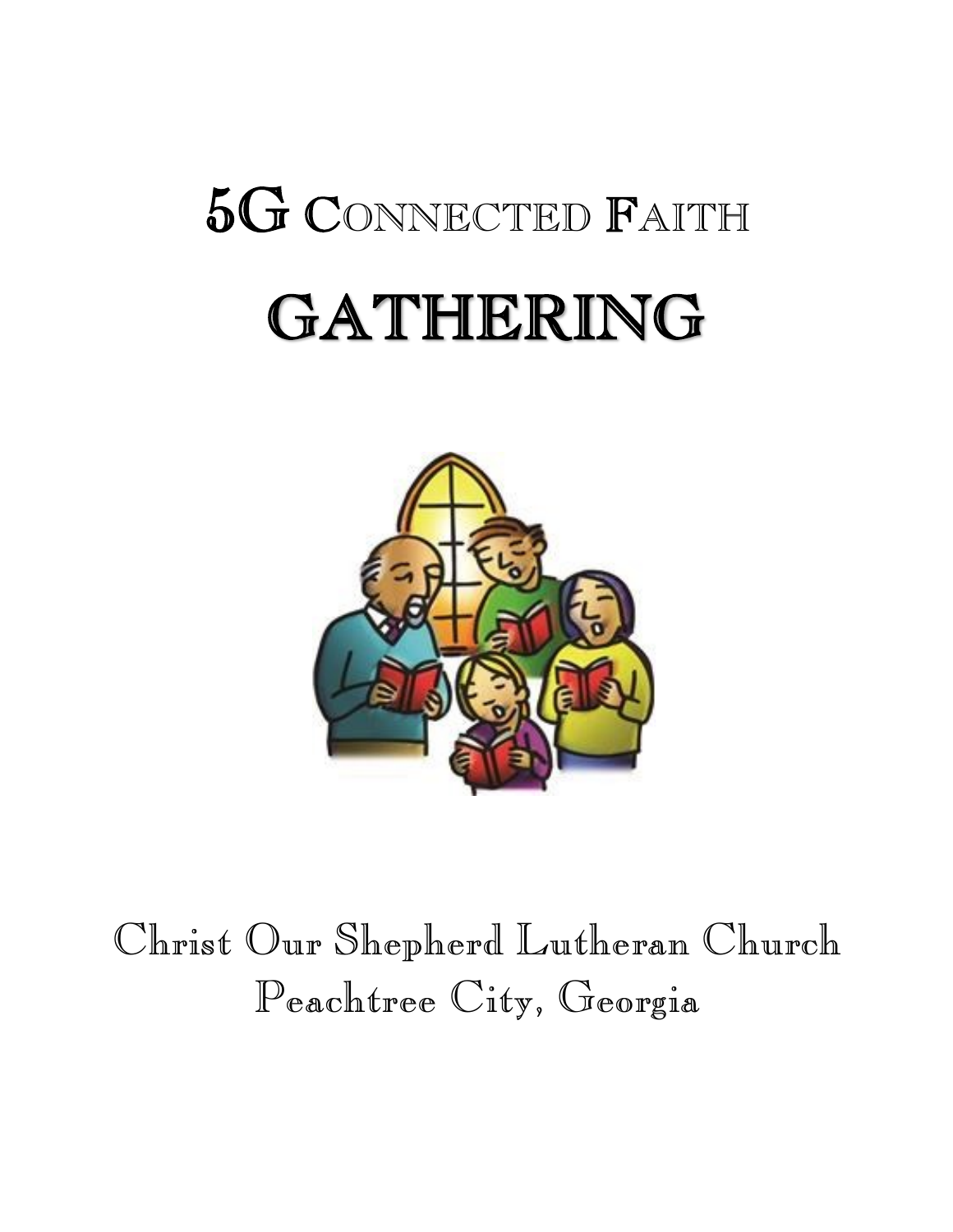### Christ Our Shepherd Lutheran Church Peachtree City, Georgia

The Fifth Sunday in Lent  $\frac{1}{11}$  April 3, 2022  $\frac{1}{11}$  8:30 and 11:00 A.M. Fritz Wiese, Senior Pastor Miriam Beecher, Pastor David Beecher, Minister of Music

P = Pastor L = Lector [reader] C Congregation *ELW=Evangelical Lutheran Worship (hymnal, if you have one at home)* Please stand as you are able.

#### **PRELUDES**

*Welcome to worship! Today's worship includes the sacrament of communion, so please pick up a prefilled communion "kit" on the altar rail as you approach the altar. Please tell an usher if you need a communion kit brought to you where you sit. At home you may prepare ahead of time wine/grape juice and bread appropriate for your family. Our liturgy declares we celebrate with "the church on earth and the hosts of heaven." We acknowledge that communion always connects us "remotely" and powerfully with the Church through time and space.* 

#### **WELCOME and ANNOUNCEMENTS** Pastor Miriam

#### **GATHERING**

#### **CONFESSION and FORGIVENESS**

- P Blessed is the name of God, who makes a way in the wilderness, walks with us, and guides us in our pilgrimage.
- C **Amen.** *Silence is kept for reflection.*
- **P** Holy One,
- C **we confess that we have wandered far from you: we have not trusted your promises, we have ignored your prophets in our own day, we have squandered our inheritance of grace, we have failed to recognize you in our midst. Have mercy on us! Forgive us and turn us again to you. Teach us to follow in your ways, assure us again of your love, and help us to love our neighbor. Amen.**
- P Beloved, return to the Lord, your God, for he is gracious and merciful, slow to anger, and abounding in steadfast love, and relents from punishing. [Joel 2:13]

In  $\pm$  Jesus' name, your sins are forgiven. God journeys with you and teaches you how to live in love.

C **Amen.**

#### **GATHERING HYMN:** *All Who Hunger, Gather Gladly ELW Hymn 461*

- **1 All who hunger gather gladly; holy manna is our bread. Come from wilderness and wand'ring. Here in truth we will be fed. You that yearn for days of fullness, all around us is our food. Taste and see the grace eternal. Taste and see that God is good.**
- **2 All who hunger, never strangers; seeker, be a welcome guest. Come from restlessness and roaming. Here in joy we keep the feast. We that once were lost and scattered in communion's love have stood. Taste and see the grace eternal. Taste and see that God is good.**
- **3 All who hunger, sing together, Jesus Christ is living bread. Come from loneliness and longing. Here in peace we have been fed. Blest are those who from this table live their days in gratitude. Taste and see the grace eternal. Taste and see that God is good.**

Text: Sylvia G. Dunstan, 1955-1993 Text © 1991 GIA Publications, Inc. OneLicense #A701929

#### **GREETING**

- **P** The grace of our Lord Jesus Christ, the love of God and the communion of the Holy Spirit be with you all.
- C **And also with you.**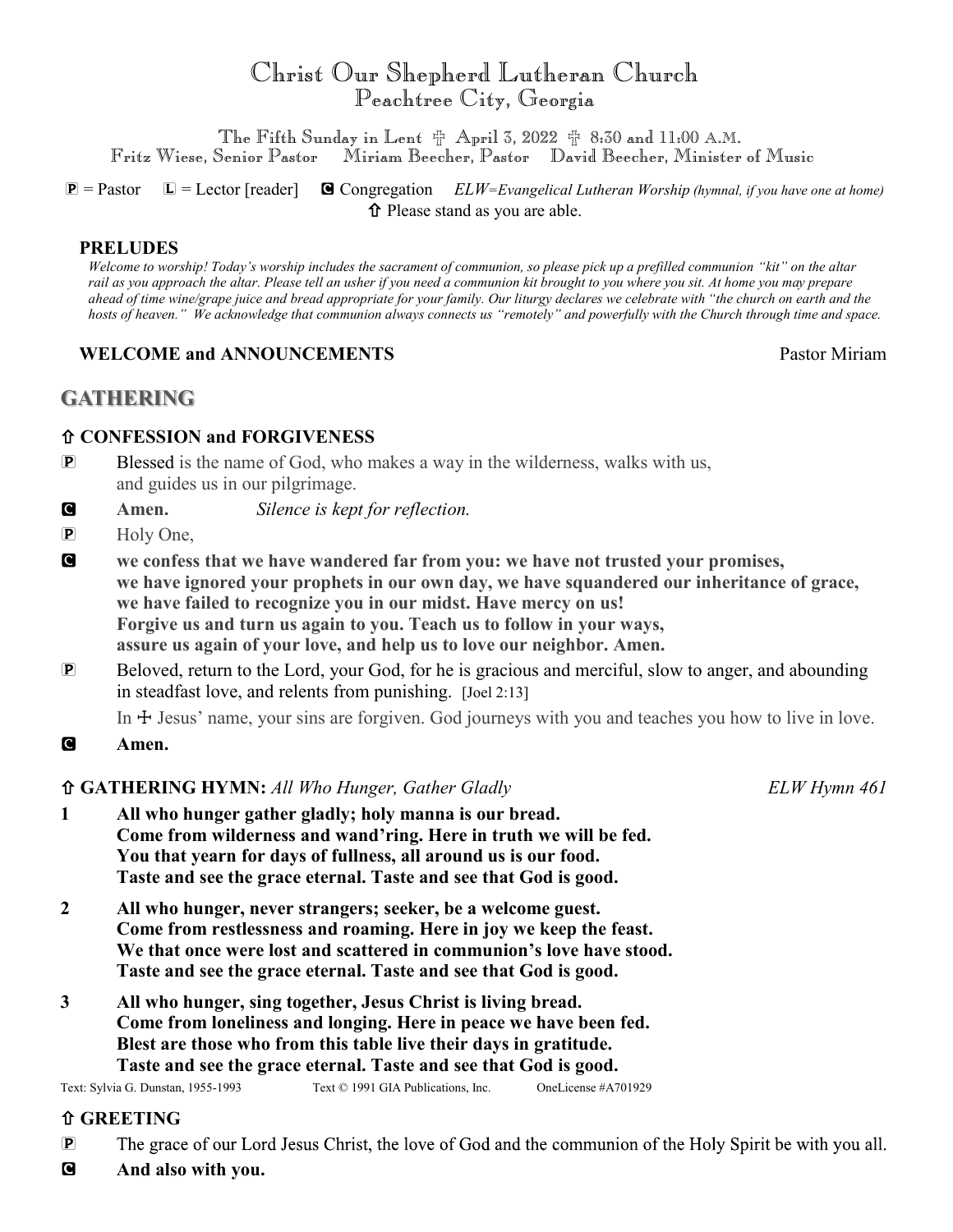#### **HYMN FOR LENT:** *Vieme to, Pane Bože nás ELW Hymn 602*

- 1 *Leader:* O God, Father in heaven, have mercy upon us. *All:* **Your heart, O God, is grieved, we know, by ev'ry evil, ev'ry woe; upon your cross-forsaken Son our death is laid, and peace is won.**
- 2 *Leader:* O Son of God, redeemer of the world, have mercy upon us. *All:* **Your arms extend, O Christ, to save from sting of death and grasp of grave; your scars before the Father move his heart to mercy at such love.**
- 3 *Leader:* O God, Holy Spirit, have mercy upon us. *All:* **O lavish Giver, come to aid the children that your word has made. Now make us grow and help us pray; bring joy and comfort; come to stay.**

Text: Jiřī Tranovský, 1591-1637; tr. Jaroslav J. Vajda, b. 1919 Tr. © 1970 Concordia Publishing House OneLicense #A701929

#### **PRAYER OF THE DAY**

P Creator God, you prepare a new way in the wilderness, and your grace waters our desert. Open our hearts to be transformed by the new thing you are doing, that our lives may proclaim the extravagance of your love given to all through your Son, Jesus Christ, our Savior and Lord, who lives and reigns with you and the Holy Spirit, one God, now and forever.  $\Box$  **Amen.** 

#### **THE WORD: The "G" of Gathering**

#### **OLD TESTAMENT READING:** Isaiah 56:7-8; 66:18 *—New Century Version*

- L Today's Old Testament Lesson is from Isaiah, the fifty-sixth and sixty-sixth chapters.
- L "I will bring these people to my holy mountain and give them joy in my house of prayer.
- C "**The offerings and sacrifices they place on my altar will please me,**
- L "because my Temple will be called a house for prayer for people from all nations."
- C **<sup>8</sup>The Lord God says—he who gathers the Israelites that were forced to leave their country:**
- L "I will bring together other people to join those who are already gathered.
- C **18b"I will gather all nations and all people, and they will come together and see my glory."**
- L Word of God, word of life. C **Thanks be to God.**

#### **NEW TESTAMENT READING: Hebrews 10:19-25** *—New Century Version*

L Today's Epistle is from the letter to the Hebrew Christians, the tenth chapter.

B rothers and sisters, we are completely free to enter the Most Holy Place without fear because of the blood of Jesus' death. <sup>20</sup>We can enter through a new and living way that Jesus opened for us. It leads of Jesus' death. <sup>20</sup>We can enter through a new and living way that Jesus opened for us. It leads through the curtain—Christ's body. <sup>21</sup>And since we have a great priest over God's house, <sup>22</sup>let us come near to God with a sincere heart and a sure faith, because we have been made free from a guilty conscience, and our bodies have been washed with pure water. <sup>23</sup>Let us hold firmly to the hope that we have confessed, because we can trust God to do what he promised.

<sup>24</sup>Let us think about each other and help each other to show love and do good deeds. <sup>25</sup>You should not stay away from the church meetings, as some are doing, but you should meet together and encourage each other. Do this even more as you see the day coming.

L Word of God, word of life. C **Thanks be to God.**

**GOSPEL ACCLAMATION:** *Let Your Steadfast Love Come to Us ELW page 103*

**Let your steadfast love come to us, O Lord. Save us as you promised; we will trust your word.**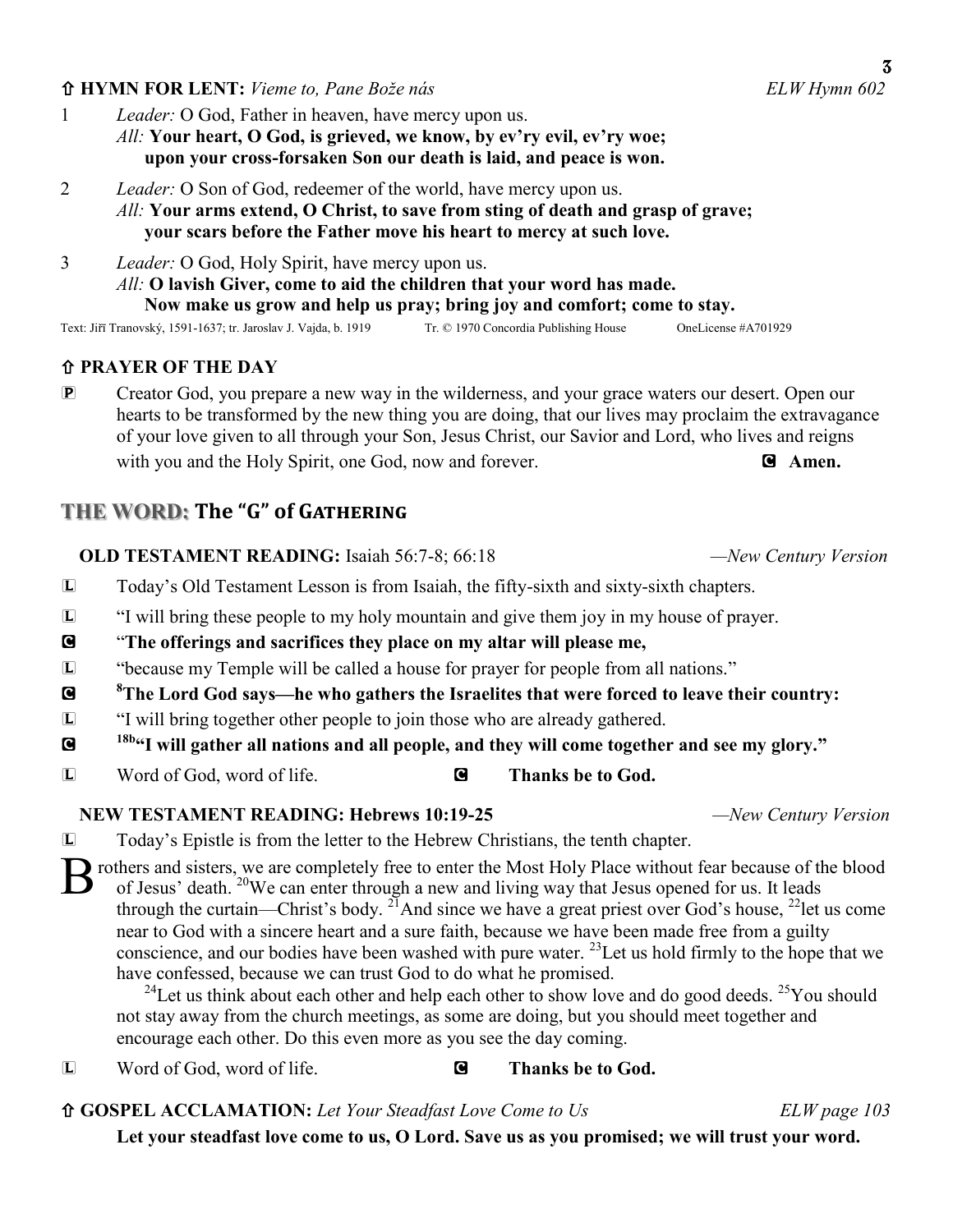#### 4 **HOLY GOSPEL: Luke 2:22-32, 36-38; 19:47-48** *—Contemporary English Version*

P The Holy Gospel according to Luke, the second and nineteenth chapters.

#### **G** Glory to you, O Lord.

The time came for Mary and Joseph to do what the Law of Moses says a mother is supposed to do after her baby is born. They took Jesus to the temple in Jerusalem and presented him to the Lord. baby is born. They took Jesus to the temple in Jerusalem and presented him to the Lord.

 $^{25}$ At this time a man named Simeon was living in Jerusalem. Simeon was a good man. He loved God and was waiting for God to save the people of Israel. God's Spirit came to him <sup>26</sup> and told him that he would not die until he had seen Christ the Lord.

 $27$ When Mary and Joseph brought Jesus to the temple to do what the Law of Moses says should be done for a new baby, the Spirit told Simeon to go into the temple. <sup>28</sup>Simeon took the baby Jesus in his arms and praised God,

<sup>29</sup>"Lord, I am your servant, and now I can die in peace,

because you have kept your promise to me.

 $30$ With my own eyes I have seen what you have done to save your people,

<sup>31</sup> and foreign nations will also see this.

 $32$ Your mighty power is a light for all nations, and it will bring honor to your people Israel."

...<sup>36</sup>The prophet Anna was also there in the temple. She was ... eighty-four years old. Night and day she served God in the temple by praying and often going without eating. <sup>38</sup>At that time Anna came in and praised God. She spoke about the child Jesus to everyone who hoped for Jerusalem to be set free.

[Years later,]  $19:47$  Every day Jesus taught in the Temple. The chief priests, the teachers of the Law, and the leaders of the people wanted to kill him, <sup>48</sup>but they could not find a way to do it, because all the people kept listening to him, not wanting to miss a single word.

**P** The Gospel of the Lord. **C Praise to you, O Christ.** 

#### **SERMON** Pastor Miriam

**f HYMN OF THE DAY:** *All Are Welcome* ELW Hymn 641

**1 Let us build a house where love can dwell and all can safely live, a place where saints and children tell how hearts learn to forgive. Built of hopes and dreams and visions, rock of faith and vault of grace; here the love of Christ shall end divisions:**

*Refrain:* **All are welcome, all are welcome, all are welcome in this place.**

- **2 Let us build a house where prophets speak, and words are strong and true, where all God's children dare to seek to dream God's reign anew. Here the cross shall stand as witness and as symbol of God's grace; here as one we claim the faith of Jesus:** *Refrain*
- **3 Let us build a house where love is found in water, wine and wheat: a banquet hall on holy ground where peace and justice meet. Here the love of God, through Jesus, is revealed in time and space; as we share in Christ the feast that frees us:** *Refrain*

Text: Marty Haugen, b. 1950 Text © 1994 GIA Publications, Inc. OneLicense A701929

#### **OUR PROFESSION OF FAITH: THE APOSTLES' CREED**

- P Let us confess our baptismal faith together.
- C **I believe in God, the Father almighty, creator of heaven and earth. I believe in Jesus Christ, God's only Son, our Lord, who was conceived by the Holy Spirit, born of the virgin Mary, suffered under Pontius Pilate, was crucified, died, and was buried;**  $\triangleright$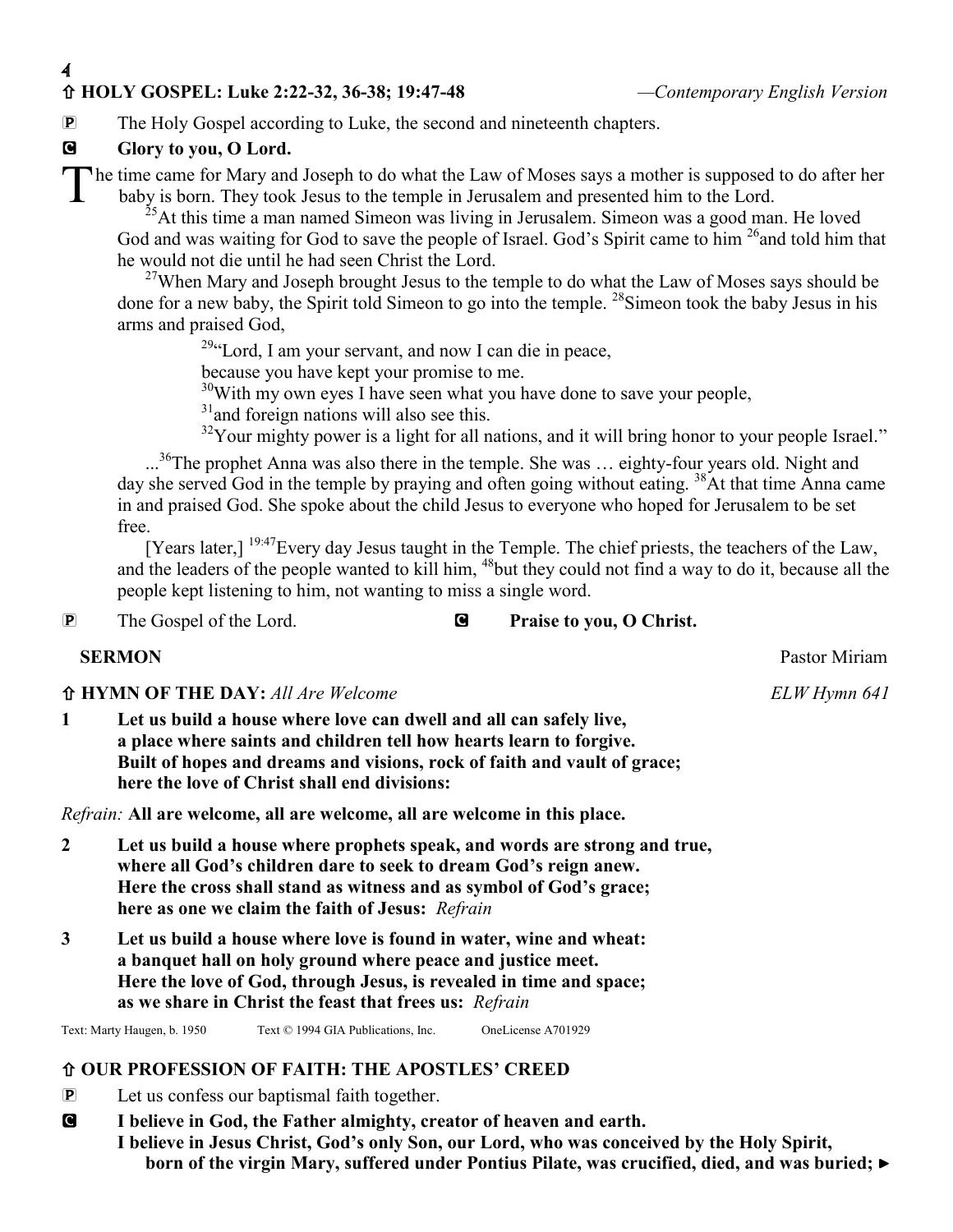*be descended to the dead.* 5 **On the third day he rose again; he ascended into heaven, he is seated at the right hand of the Father, and he will come to judge the living and the dead. I believe in the Holy Spirit, the holy catholic church, the communion of saints, the forgiveness of sins, the resurrection of the body, and the life everlasting. Amen.** 

#### **PRAYERS OF THE CHURCH**

 *When the petition concludes "Merciful God," please respond, "receive our prayer." The prayers are ended with these words, "Accept the prayers we bring, O God, on behalf of a world in need, for the sake of Jesus Christ." Please respond, "Amen."* 

 **INVITATION TO OFFERING** *Link to give:* https://coslutheran.org/give/

#### **THE MEAL**

#### **THE GREAT THANKSGIVING**

- **P** The Lord be with you. **C** And also with you.
- 
- P Let us give thanks to the Lord our God. C **It is right to give our thanks and praise.**
- 
- P Lift up your hearts. C **We lift them to the Lord.**

- P It is indeed right, our duty and our joy, that we should at all times and in all places give thanks and praise to you, almighty and merciful God, through our Savior Jesus Christ. You call your people to cleanse their hearts and prepare with joy for the paschal feast, that, renewed in the gift of baptism, we may come to the fullness of your grace. And so, with all the choirs of angels, with the church on earth and the hosts of heaven, we praise your name and join their unending hymn:
- C **Holy, holy, holy Lord, God of power and might, heaven and earth are full of your glory. Hosanna in the highest. Blessed is he who comes in the name of the Lord. Hosanna in the highest.** *—ELW page 108*

#### **WORDS OF INSTITUTION**

P In the night in which he was betrayed, our Lord Jesus took bread, and gave thanks; broke it, and gave it to his disciples, saying: Take and eat; this is my body, given for you. Do this for the remembrance of me. Again, after supper, he took the cup, gave thanks, and gave it for all to drink, saying: This cup is the new covenant in my blood, shed for you and for all people for the forgiveness of sin. Do this for the remembrance of me.

#### **THE LORD'S PRAYER**

C **Our Father, who art in heaven, hallowed be thy name; thy kingdom come, thy will be done, on earth as it is in heaven. Give us this day our daily bread; and forgive us our trespasses, as we forgive those who trespass against us; And lead us not into temptation, but deliver us from evil. For thine is the kingdom, and the power, and the glory, forever and ever. Amen.** 

#### **SHARING COMMUNION WITH YOUR HOUSEHOLD**

*As the pastors and worship team commune, please join them and the whole Church. Please approach the altar using the diagonal aisles and return by the side or middle aisles.*  *At home commune each other/yourself with these ancient words of promise: "The body of Christ for you" and "The blood of Christ for you."*